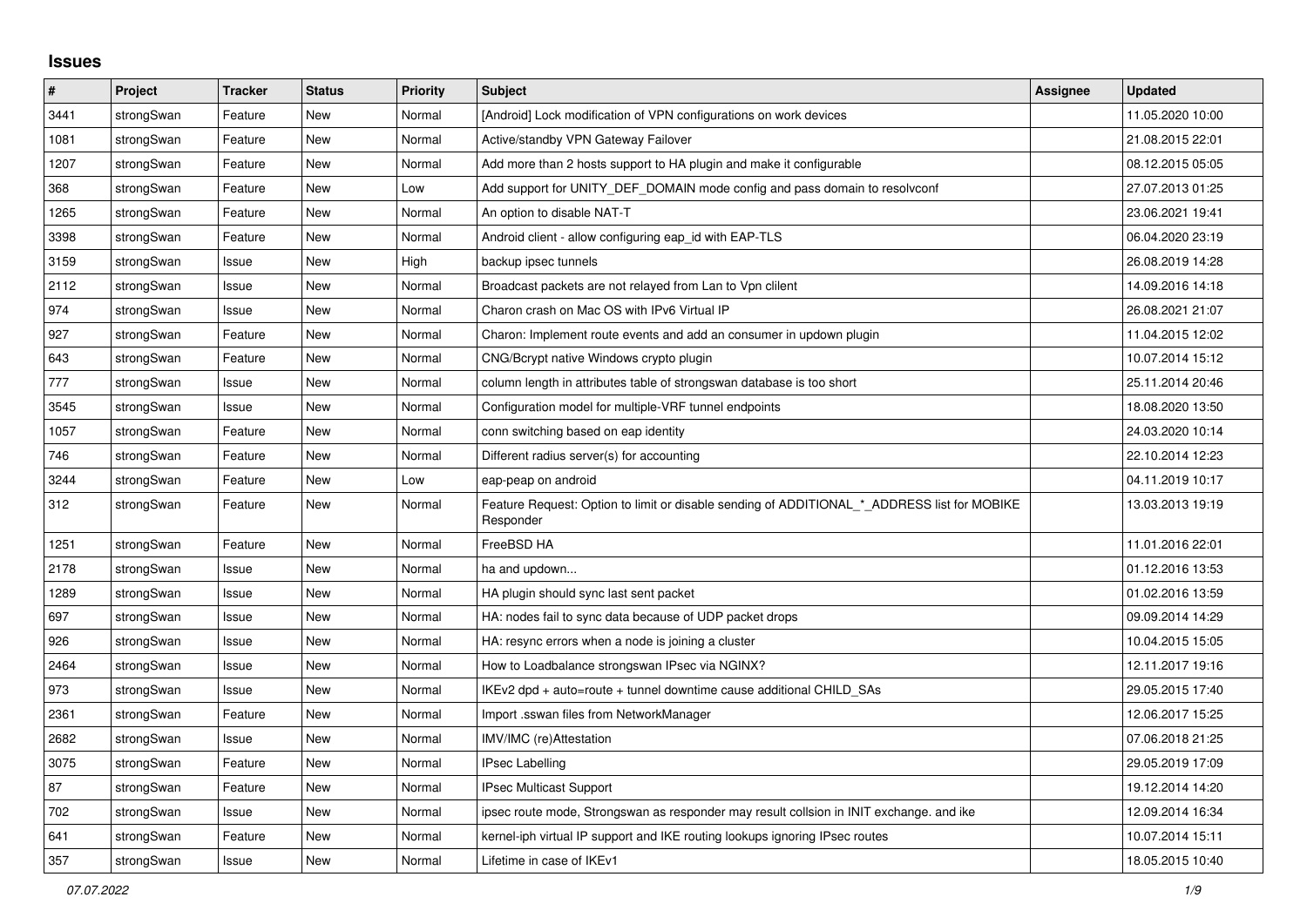| $\sharp$ | Project    | <b>Tracker</b> | <b>Status</b> | <b>Priority</b> | <b>Subject</b>                                                                                          | <b>Assignee</b> | <b>Updated</b>   |
|----------|------------|----------------|---------------|-----------------|---------------------------------------------------------------------------------------------------------|-----------------|------------------|
| 541      | strongSwan | Issue          | New           | Normal          | List of servers in client config (Failover)                                                             |                 | 13.08.2014 15:10 |
| 2701     | strongSwan | Issue          | <b>New</b>    | Normal          | Low bandwidth when Iperfing data thorugh IPSEC tunnel                                                   |                 | 07.07.2020 13:38 |
| 522      | strongSwan | Issue          | <b>New</b>    | Normal          | Mac OS X native application won't update network interface for DNS lookups                              |                 | 08.07.2014 10:23 |
| 766      | strongSwan | Feature        | New           | Normal          | Make retransmit settings tunable by connection                                                          |                 | 14.11.2014 10:02 |
| 725      | strongSwan | Issue          | <b>New</b>    | High            | Mediation connection get stuck if peer is not online                                                    |                 | 03.10.2014 12:02 |
| 923      | strongSwan | Issue          | New           | Normal          | MOBIKE not working on HA cluster                                                                        |                 | 09.04.2015 09:46 |
| 2707     | strongSwan | Feature        | New           | Normal          | More attributes taken/translated from radius attributes                                                 |                 | 14.07.2018 15:21 |
| 3456     | strongSwan | Feature        | New           | Low             | move to github/gitlab                                                                                   |                 | 22.05.2020 12:27 |
| 730      | strongSwan | Issue          | <b>New</b>    | Normal          | NAT-NAT fallback                                                                                        |                 | 09.10.2014 12:40 |
| 644      | strongSwan | Feature        | New           | Normal          | Non-monolithic Windows build                                                                            |                 | 10.07.2014 15:12 |
| 2260     | strongSwan | Issue          | New           | Normal          | Number of CHILD_SA for a single connection grows over time                                              |                 | 28.02.2017 13:46 |
| 38       | strongSwan | Feature        | New           | Low             | OCSP in IKE payload, RFC4806                                                                            |                 | 19.12.2014 14:20 |
| 930      | strongSwan | Feature        | New           | Normal          | Option to have non-sequential v6 roadwarrior addresses                                                  |                 | 12.01.2016 16:36 |
| 2671     | strongSwan | Issue          | New           | Normal          | Passing user-supplied cerificate file names to charon-nm is problematic                                 |                 | 23.05.2018 21:27 |
| 619      | strongSwan | Issue          | New           | Normal          | pki --issue should have an --out option                                                                 |                 | 15.06.2014 00:26 |
| 2432     | strongSwan | Issue          | <b>New</b>    | Normal          | PLUTO_ME can be different for up-client and down-client                                                 |                 | 21.09.2017 11:57 |
| 640      | strongSwan | Feature        | New           | Normal          | Provide an init_once() abstraction layer                                                                |                 | 10.07.2014 15:10 |
| 397      | strongSwan | <b>Bug</b>     | New           | High            | Receive TS UNACCEPTABLE errors                                                                          |                 | 31.05.2017 00:35 |
| 3524     | strongSwan | Issue          | New           | Urgent          | Routing public IP addresses thru the VPN tunnel (Peer is Cisco ISR)                                     |                 | 24.07.2020 03:15 |
| 994      | strongSwan | <b>Bug</b>     | New           | Urgent          | same rekey time for ike and child causes tunnel deletion for ikev1 in 5.2.2 version                     |                 | 12.06.2015 12:31 |
| 2727     | strongSwan | Feature        | New           | Low             | single pair of selectors per CHILD_SA                                                                   |                 | 23.08.2018 12:08 |
| 2854     | strongSwan | Feature        | New           | Low             | Srongswan doesn't sending RADIUS Accounting-On/Off on start up / shutdown                               |                 | 10.12.2018 10:19 |
| 3298     | strongSwan | Issue          | <b>New</b>    | Normal          | strategies to improve strongswan performance per single SA                                              |                 | 23.12.2019 14:05 |
| 2691     | strongSwan | Issue          | <b>New</b>    | Normal          | Strongswan and KSOFTIRQ cpu utilization                                                                 |                 | 26.06.2018 14:34 |
| 215      | strongSwan | Feature        | New           | Normal          | strongswan NetworkManager plugin: make the "normal" ipsec configuration usable                          |                 | 12.08.2012 04:47 |
| 3651     | strongSwan | Feature        | New           | Normal          | Support for FC-SP-2                                                                                     |                 | 07.01.2021 20:04 |
| 645      | strongSwan | Feature        | <b>New</b>    | Normal          | Support HeapAlloc() and friends in leak-detective                                                       |                 | 10.07.2014 15:12 |
| 3326     | strongSwan | Issue          | New           | Normal          | update custom routing table (table 220 by default) with new routes if new networks and routes<br>appear |                 | 10.02.2020 12:01 |
| 2459     | strongSwan | Issue          | New           | High            | updown script deleted firewall rules at down-client in make-before-break responder side                 |                 | 05.11.2017 19:13 |
| 3534     | strongSwan | Issue          | New           | Urgent          | use of strongswan, ipvlan L2 and kernel ipsec                                                           |                 | 04.08.2020 20:59 |
| 3457     | strongSwan | Feature        | New           | Low             | user-friendly pkcs11 certificate selection                                                              |                 | 22.05.2020 12:52 |
| 642      | strongSwan | Feature        | New           | Normal          | Windows Named Pipe stream and service                                                                   |                 | 10.07.2014 15:11 |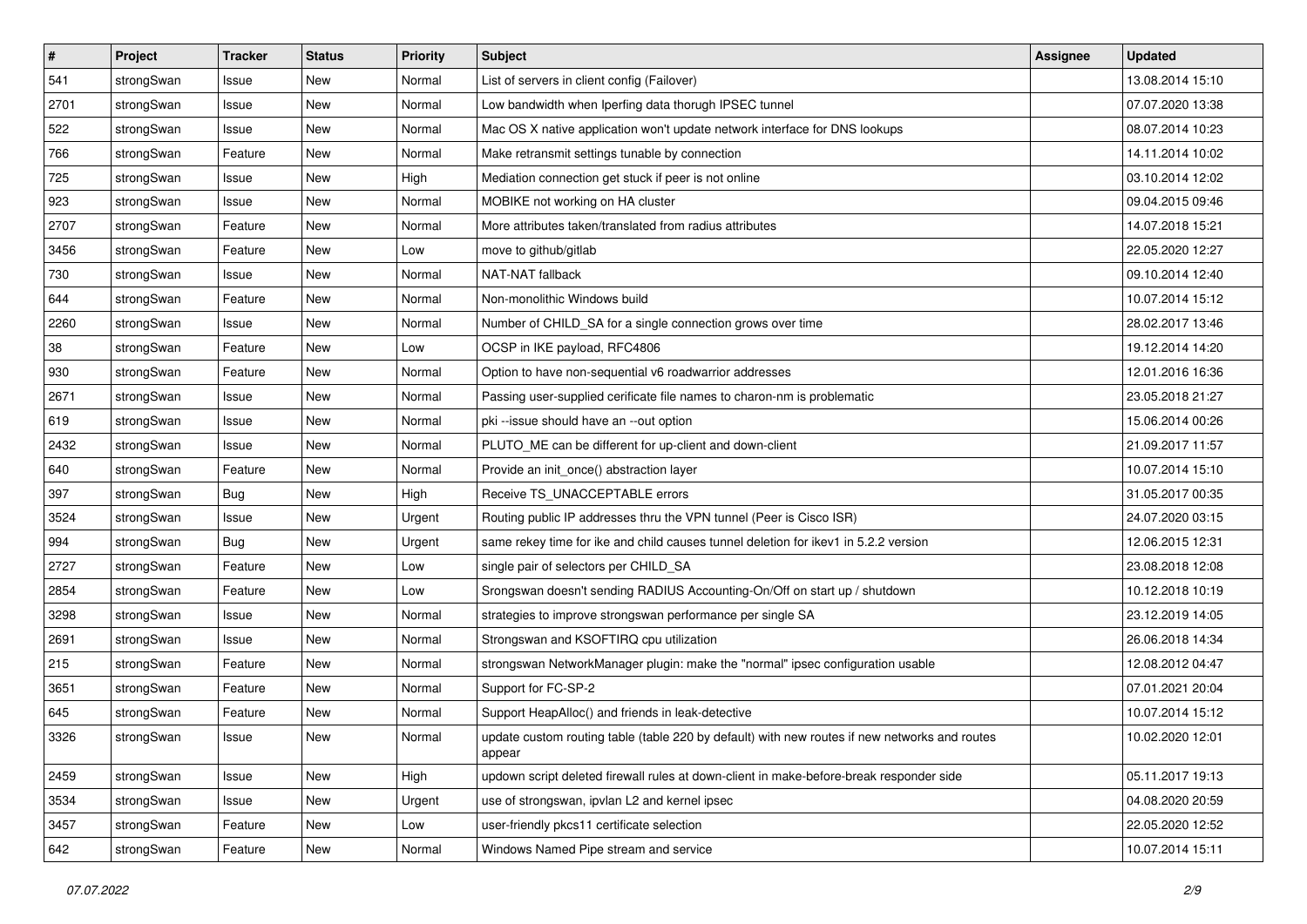| $\pmb{\#}$ | Project    | Tracker    | <b>Status</b> | <b>Priority</b> | <b>Subject</b>                                                                   | <b>Assignee</b>          | <b>Updated</b>   |
|------------|------------|------------|---------------|-----------------|----------------------------------------------------------------------------------|--------------------------|------------------|
| 628        | strongSwan | Issue      | New           | Normal          | Windows Phone 8.1 - Certificate Pattern Matching                                 |                          | 30.06.2014 14:06 |
| 1271       | strongSwan | Issue      | New           | Normal          | X.509 UTF-8 support                                                              |                          | 17.01.2016 14:39 |
| 1165       | strongSwan | Issue      | New           | Normal          | StrongSwan Virtual Ip problem                                                    | Martin Willi             | 19.10.2015 23:59 |
| 129        | strongSwan | Feature    | Assigned      | Normal          | Relations between ike/child/peer_cfg                                             | <b>Martin Willi</b>      | 06.02.2012 10:50 |
| 193        | strongSwan | <b>Bug</b> | Assigned      | High            | Race condition between acquire jobs and Mobike update while switching WLANs      | Tobias<br><b>Brunner</b> | 16.05.2012 12:18 |
| 173        | strongSwan | Feature    | Assigned      | Normal          | Support for IP address ranges in traffic selectors                               | Tobias<br><b>Brunner</b> | 14.06.2012 11:31 |
| 2189       | strongSwan | Feature    | Assigned      | Normal          | Support RFC 8229: TCP Encapsulation of IKE and IPsec Packets                     | Tobias<br><b>Brunner</b> | 05.06.2020 19:48 |
| 2580       | strongSwan | Issue      | Feedback      | Normal          | [CFG] handling xx attribute failed in Android or Ubuntu, but works in macOS      |                          | 09.03.2018 17:49 |
| 1482       | strongSwan | Feature    | Feedback      | Normal          | Allow changing init_limit_half_open etc. at runtime by reloading strongswan.conf |                          | 26.05.2016 14:49 |
| 3422       | strongSwan | Feature    | Feedback      | Normal          | Allow multiple local.id to be specified in a single connection?                  |                          | 23.04.2020 13:19 |
| 3625       | strongSwan | Issue      | Feedback      | Normal          | Always on VPN when the client is on the same LAN as the VPN server               |                          | 10.11.2020 18:45 |
| 3135       | strongSwan | Feature    | Feedback      | Normal          | Android client - settings for connection re-try                                  |                          | 12.08.2019 16:32 |
| 2409       | strongSwan | Feature    | Feedback      | Low             | Android client status details                                                    |                          | 18.08.2017 13:23 |
| 3282       | strongSwan | Issue      | Feedback      | Normal          | Android VPN client keeps retrying in airplane mode                               |                          | 29.11.2019 16:06 |
| 2621       | strongSwan | Issue      | Feedback      | Normal          | Android: VPN connection stops working, strongSwan shows Connected                |                          | 06.07.2018 13:06 |
| 3442       | strongSwan | Issue      | Feedback      | Normal          | Apply policy based on network interface in transport mode                        |                          | 13.05.2020 10:53 |
| 3689       | strongSwan | Feature    | Feedback      | Normal          | Auto-connect on Wi-Fi network.                                                   |                          | 03.02.2021 16:32 |
| 3561       | strongSwan | Issue      | Feedback      | Normal          | Azure P2S VPN Linux connection error                                             |                          | 15.09.2020 12:22 |
| 3670       | strongSwan | Issue      | Feedback      | Normal          | Can routing rules be changed without terminating and re-initiating the tunnel    |                          | 12.08.2021 14:29 |
| 3342       | strongSwan | Issue      | Feedback      | Normal          | Certain fields in Storngswan on Firestick4K are not editable                     |                          | 20.02.2020 09:36 |
| 3614       | strongSwan | Issue      | Feedback      | Normal          | Certificate renewal for about to expire certificates                             |                          | 30.10.2020 13:30 |
| 3097       | strongSwan | Issue      | Feedback      | Normal          | charon restart behaviour                                                         |                          | 24.06.2019 16:09 |
| 3389       | strongSwan | Issue      | Feedback      | Normal          | Child SAs not getting created after rekeying                                     |                          | 30.03.2020 15:45 |
| 3516       | strongSwan | Issue      | Feedback      | Normal          | Close IKE_SA after expiry without rekey/reauth                                   |                          | 20.07.2020 19:32 |
| 2184       | strongSwan | Issue      | Feedback      | Normal          | configuration with multiple RSA keys                                             |                          | 14.12.2016 13:09 |
| 3628       | strongSwan | Issue      | Feedback      | Normal          | Constant `retransmit` while establishing CHILD_SA                                |                          | 16.11.2020 10:14 |
| 3558       | strongSwan | Issue      | Feedback      | Normal          | deleting half open IKE_SA with x.x.x.x after timeout with iOS device             |                          | 05.09.2020 21:23 |
| 3603       | strongSwan | Issue      | Feedback      | Normal          | dns issue in config mode                                                         |                          | 20.10.2020 11:50 |
| 2870       | strongSwan | Issue      | Feedback      | Normal          | DNS resolution outside of tunnel if DNS server is in remote TS                   |                          | 22.01.2019 11:06 |
| 2729       | strongSwan | Feature    | Feedback      | Normal          | Does Swanctl provide the same option as Ipsec with the rightID using a %?        |                          | 20.09.2018 17:37 |
| 2698       | strongSwan | Issue      | Feedback      | Low             | DSCP and kernel-libipsec                                                         |                          | 04.07.2018 15:01 |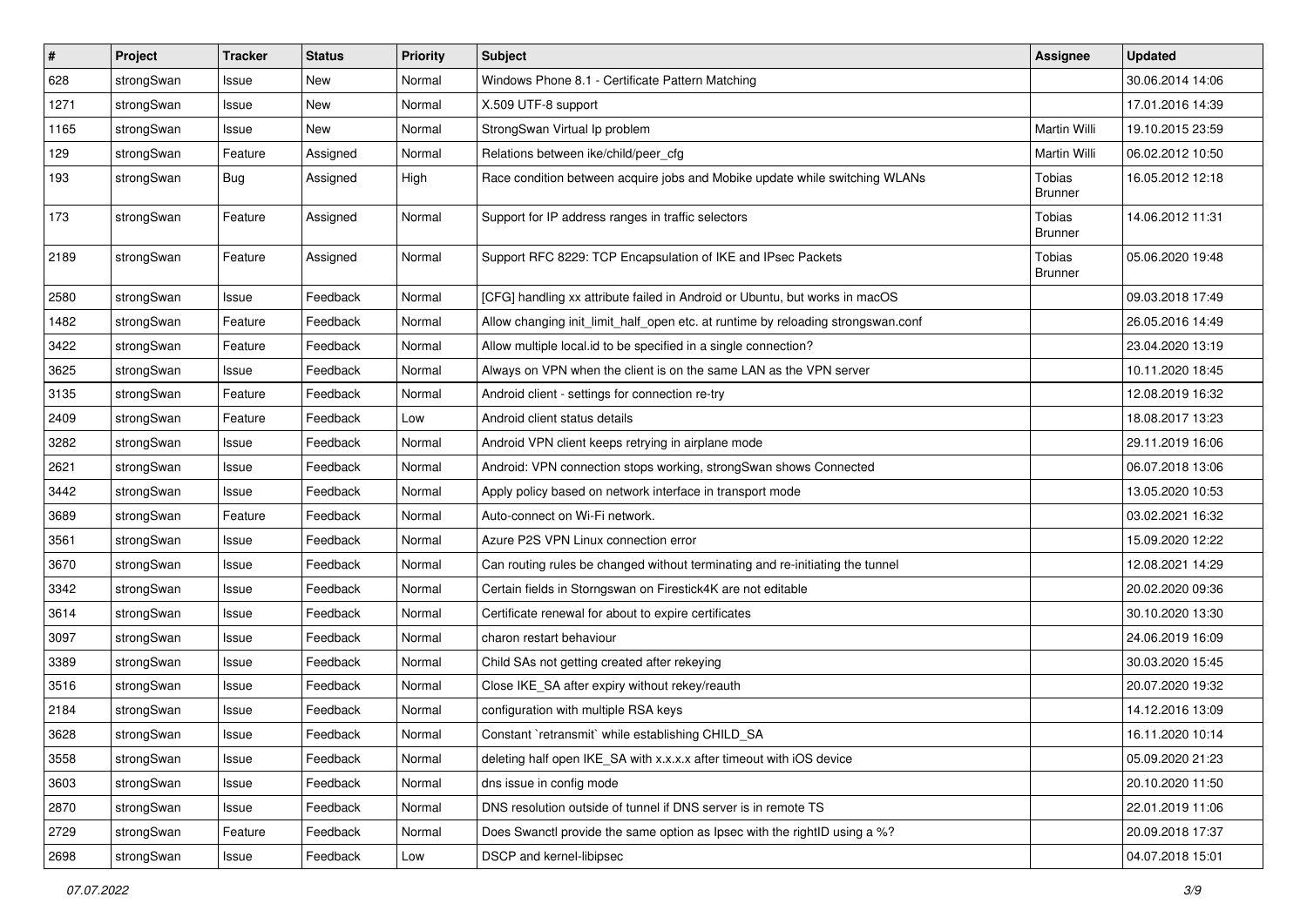| #    | Project    | <b>Tracker</b> | <b>Status</b> | <b>Priority</b> | <b>Subject</b>                                                                                   | <b>Assignee</b> | <b>Updated</b>   |
|------|------------|----------------|---------------|-----------------|--------------------------------------------------------------------------------------------------|-----------------|------------------|
| 2560 | strongSwan | Issue          | Feedback      | Normal          | Duplicate CA cert requests sent                                                                  |                 | 28.02.2018 10:54 |
| 3104 | strongSwan | Feature        | Feedback      | Normal          | EAP-RADIUS: binding address feature for routers with multiple interfaces connected to LAN.       |                 | 17.06.2021 02:26 |
| 3604 | strongSwan | Issue          | Feedback      | Normal          | Email Notification on down status                                                                |                 | 21.10.2020 10:54 |
| 3580 | strongSwan | Issue          | Feedback      | Normal          | encapsulation and packets not routing into tunnel problems                                       |                 | 02.10.2020 10:03 |
| 1506 | strongSwan | Feature        | Feedback      | Normal          | Enhance DoS protection to deny users that failed Authentication                                  |                 | 17.06.2016 14:31 |
| 3672 | strongSwan | Issue          | Feedback      | Normal          | ESP connection over IPv6                                                                         |                 | 14.01.2021 17:04 |
| 1559 | strongSwan | Feature        | Feedback      | Normal          | Expose received XAUTH/EAP username/password prompts via VICI, send secrets via VICI on<br>prompt |                 | 09.05.2017 16:28 |
| 3041 | strongSwan | Issue          | Feedback      | Low             | fail2ban or equivalent                                                                           |                 | 06.05.2019 09:07 |
| 3669 | strongSwan | Issue          | Feedback      | Normal          | Failed connection to IKE_SA (Checkpoint Server)                                                  |                 | 08.01.2021 17:58 |
| 3692 | strongSwan | Issue          | Feedback      | Normal          | Failing IPsec Phase 2 connection between Centos 7 VPS and Cisco ASA5540                          |                 | 04.02.2021 16:29 |
| 1008 | strongSwan | Feature        | Feedback      | Normal          | FARP for IPv6                                                                                    |                 | 14.12.2015 20:59 |
| 3610 | strongSwan | Issue          | Feedback      | Normal          | farp plugin conflicts with DHCP service                                                          |                 | 26.10.2020 18:06 |
| 3565 | strongSwan | Issue          | Feedback      | Normal          | Filtering out logs or plugin in to do so                                                         |                 | 16.09.2020 11:45 |
| 2814 | strongSwan | Feature        | Feedback      | Normal          | Force Keepalive Packets if There is no NAT                                                       |                 | 29.10.2018 15:47 |
| 3151 | strongSwan | Issue          | Feedback      | Normal          | Forecast stops forwarding multicast                                                              |                 | 26.08.2019 14:06 |
| 3304 | strongSwan | Issue          | Feedback      | Normal          | Found unsupported critical X.509 extension: X509v3 Name Constraints                              |                 | 13.01.2020 14:50 |
| 1082 | strongSwan | Feature        | Feedback      | Normal          | Framed-Route to set leftsubnet                                                                   |                 | 07.10.2016 10:02 |
| 3498 | strongSwan | Issue          | Feedback      | Normal          | FreeBSD + dhcp+farp plugin                                                                       |                 | 22.01.2021 10:44 |
| 3617 | strongSwan | Issue          | Feedback      | Normal          | full-offload swanctl.conf                                                                        |                 | 03.11.2020 17:24 |
| 1079 | strongSwan | Feature        | Feedback      | Normal          | Future Plans for firwall configuration equivalent under FreeBSD                                  |                 | 21.08.2015 15:58 |
| 2319 | strongSwan | Issue          | Feedback      | Normal          | gives up trying to bring up connection after DNS SERVFAIL                                        |                 | 08.05.2017 15:41 |
| 3685 | strongSwan | Issue          | Feedback      | Normal          | giving up after 5 retransmits                                                                    |                 | 03.02.2021 16:59 |
| 2077 | strongSwan | Issue          | Feedback      | Normal          | Grace period before reassigning offline IP lease                                                 |                 | 06.10.2017 10:44 |
| 3650 | strongSwan | Issue          | Feedback      | Normal          | HA behaves very strange                                                                          |                 | 04.12.2020 08:53 |
| 2972 | strongSwan | Feature        | Feedback      | Normal          | how to add X509v3 Key Usage: Key Encipherment                                                    |                 | 13.03.2019 13:59 |
| 3642 | strongSwan | Issue          | Feedback      | Normal          | How to distinguish encapsulated packets from different interfaces                                |                 | 30.11.2020 09:38 |
| 2357 | strongSwan | Issue          | Feedback      | Normal          | How to initiate IPsec SA Transport Mode without IKE?                                             |                 | 18.01.2021 18:36 |
| 1383 | strongSwan | Issue          | Feedback      | Normal          | How to limit the amount of the installed Child_SAs                                               |                 | 08.04.2016 11:20 |
| 3678 | strongSwan | Issue          | Feedback      | Normal          | IKE authentication credentials are unacceptable - Ubuntu Server - Windows 10 client              |                 | 19.01.2021 18:29 |
| 3573 | strongSwan | Issue          | Feedback      | Normal          | ike2 and transit traffic                                                                         |                 | 05.10.2020 10:55 |
| 1422 | strongSwan | Issue          | Feedback      | Normal          | IKEv1: IKE_SA reauth vs. CHILD_SA rekey race prevents IKE_SA reauthentication in time            |                 | 20.04.2016 15:06 |
| 3683 | strongSwan | Issue          | Feedback      | Normal          | IKEV2 connection fail to rekey process                                                           |                 | 28.01.2021 13:25 |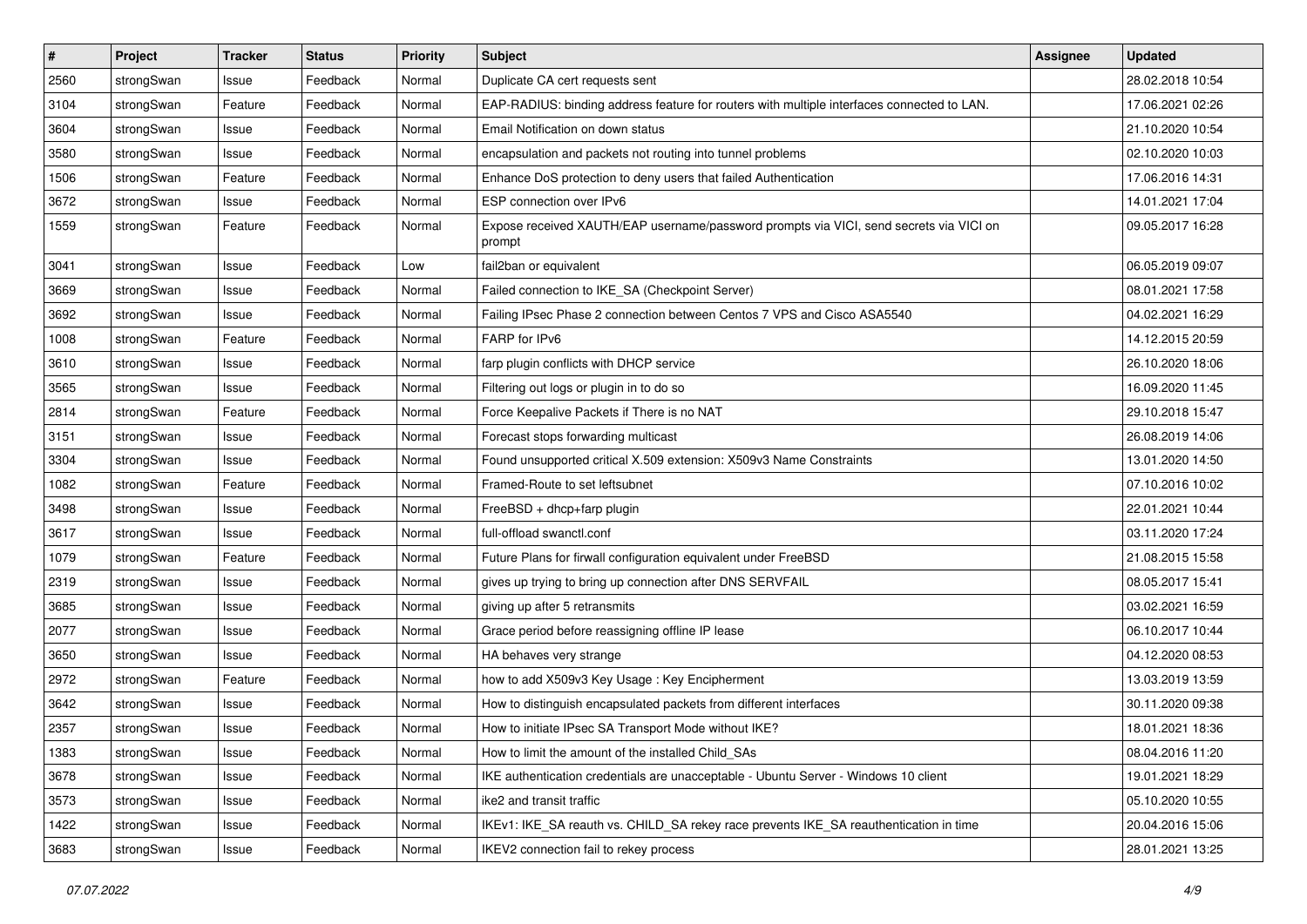| $\vert$ # | Project    | <b>Tracker</b> | <b>Status</b> | <b>Priority</b> | <b>Subject</b>                                                                                                                      | Assignee | <b>Updated</b>   |
|-----------|------------|----------------|---------------|-----------------|-------------------------------------------------------------------------------------------------------------------------------------|----------|------------------|
| 817       | strongSwan | Issue          | Feedback      | Normal          | <b>IKEv2 IPv6 Router Advertisement</b>                                                                                              |          | 27.03.2020 17:14 |
| 3403      | strongSwan | Issue          | Feedback      | Normal          | IKEv2 natd false detection                                                                                                          |          | 09.04.2020 14:19 |
| 2823      | strongSwan | Feature        | Feedback      | Low             | Implementing VPN peer failover                                                                                                      |          | 16.11.2018 10:25 |
| 3652      | strongSwan | Issue          | Feedback      | Normal          | In strongswan ipsec.conf, how to set the "ike" parameters so that it can support all hash Algorithm<br>and DH group server support? |          | 08.12.2020 12:35 |
| 3377      | strongSwan | Issue          | Feedback      | Normal          | Interface ID not configured during HA synchronization                                                                               |          | 18.03.2020 10:15 |
| 2185      | strongSwan | Feature        | Feedback      | Normal          | INTERNAL_IP4_SUBNET Attribute Support in Android Client                                                                             |          | 10.12.2016 01:14 |
| 3552      | strongSwan | Issue          | Feedback      | Normal          | Internet disconnects after once VPN is established                                                                                  |          | 30.08.2020 05:35 |
| 2394      | strongSwan | Issue          | Feedback      | Normal          | IP is not assigned after re-authentication                                                                                          |          | 04.08.2017 19:03 |
| 3597      | strongSwan | Issue          | Feedback      | Normal          | IPSec Client on CentOS 8 - Can't connect using ShrewSoft VPN config file                                                            |          | 21.10.2020 16:38 |
| 3578      | strongSwan | Issue          | Feedback      | Normal          | ipsec connection to FortiClient VPN                                                                                                 |          | 28.09.2020 15:08 |
| 3629      | strongSwan | Issue          | Feedback      | Normal          | IPSec enc only on specific dport/proto                                                                                              |          | 16.11.2020 10:04 |
| 3537      | strongSwan | Issue          | Feedback      | Normal          | IPv6 Packets are not transferred from server to client through IPSec using RPC protocol                                             |          | 01.09.2020 12:50 |
| 2400      | strongSwan | Issue          | Feedback      | Normal          | Is DPD supposed to detect dead tunnel, or dead IKE instance                                                                         |          | 11.01.2019 22:53 |
| 3647      | strongSwan | Issue          | Feedback      | Normal          | Is it possible to receive INTERNAL_IP4_SUBNET attributes in updown scripts                                                          |          | 02.12.2020 17:06 |
| 3682      | strongSwan | Issue          | Feedback      | Normal          | Is there a way to mark special case traffic bypass the traffic selectors?                                                           |          | 03.02.2021 16:44 |
| 3653      | strongSwan | Feature        | Feedback      | Normal          | Is there any possibility to pass any non-standard parameters for tunnels (ike or child sa) for use by<br>custom plugin?             |          | 08.12.2020 11:03 |
| 3499      | strongSwan | Issue          | Feedback      | Normal          | ISAKMP Signature hash algorithm / EAP-TLS Authentification                                                                          |          | 30.06.2020 10:40 |
| 2495      | strongSwan | Feature        | Feedback      | Normal          | LibreSSL Plugin                                                                                                                     |          | 13.12.2017 09:29 |
| 3613      | strongSwan | Issue          | Feedback      | Low             | Load-test jobs scheduled after tunnels are terminated                                                                               |          | 28.10.2020 12:06 |
| 3254      | strongSwan | Issue          | Feedback      | Normal          | Log level in android level                                                                                                          |          | 08.11.2019 08:36 |
| 3392      | strongSwan | Issue          | Feedback      | Normal          | mark=%unique and no Internet-connection with VPN                                                                                    |          | 31.07.2020 15:26 |
| 1157      | strongSwan | Issue          | Feedback      | Normal          | Message ID overflow RFC 5996 2.2                                                                                                    |          | 12.10.2015 13:52 |
| 2165      | strongSwan | Feature        | Feedback      | Normal          | missing LIBRESSL_VERSION_NUMBER support                                                                                             |          | 03.11.2016 09:23 |
| 1456      | strongSwan | Issue          | Feedback      | Normal          | Missing Tunnel-Client-Endpoint & Tunnel-Server-Endpoint AVP in RADIUS Accounting Start/Stop<br>messages                             |          | 11.05.2016 11:54 |
| 3663      | strongSwan | Issue          | Feedback      | Normal          | Multiple ways to end up with duplicate / redundant child SA entries                                                                 |          | 06.01.2021 16:15 |
| 3276      | strongSwan | Feature        | Feedback      | Low             | N1_MODE_CAPABILITY                                                                                                                  |          | 21.11.2019 16:49 |
| 3593      | strongSwan | Issue          | Feedback      | Normal          | Need variable tracking make_before_break state into updown scripts                                                                  |          | 13.10.2020 09:59 |
| 3596      | strongSwan | Issue          | Feedback      | Normal          | no issuer certificate found for                                                                                                     |          | 21.10.2020 03:27 |
| 3566      | strongSwan | Issue          | Feedback      | Normal          | Number of simultaneous connections limited to 1000 in a cluster                                                                     |          | 18.09.2020 09:46 |
| 2816      | strongSwan | Issue          | Feedback      | Normal          | order of DNS entries is reversed in /etc/resolv.conf                                                                                |          | 06.11.2018 10:41 |
| 3564      | strongSwan | Issue          | Feedback      | Normal          | Out of order packets are generated if strong swan is running on multiple cores                                                      |          | 16.09.2020 10:01 |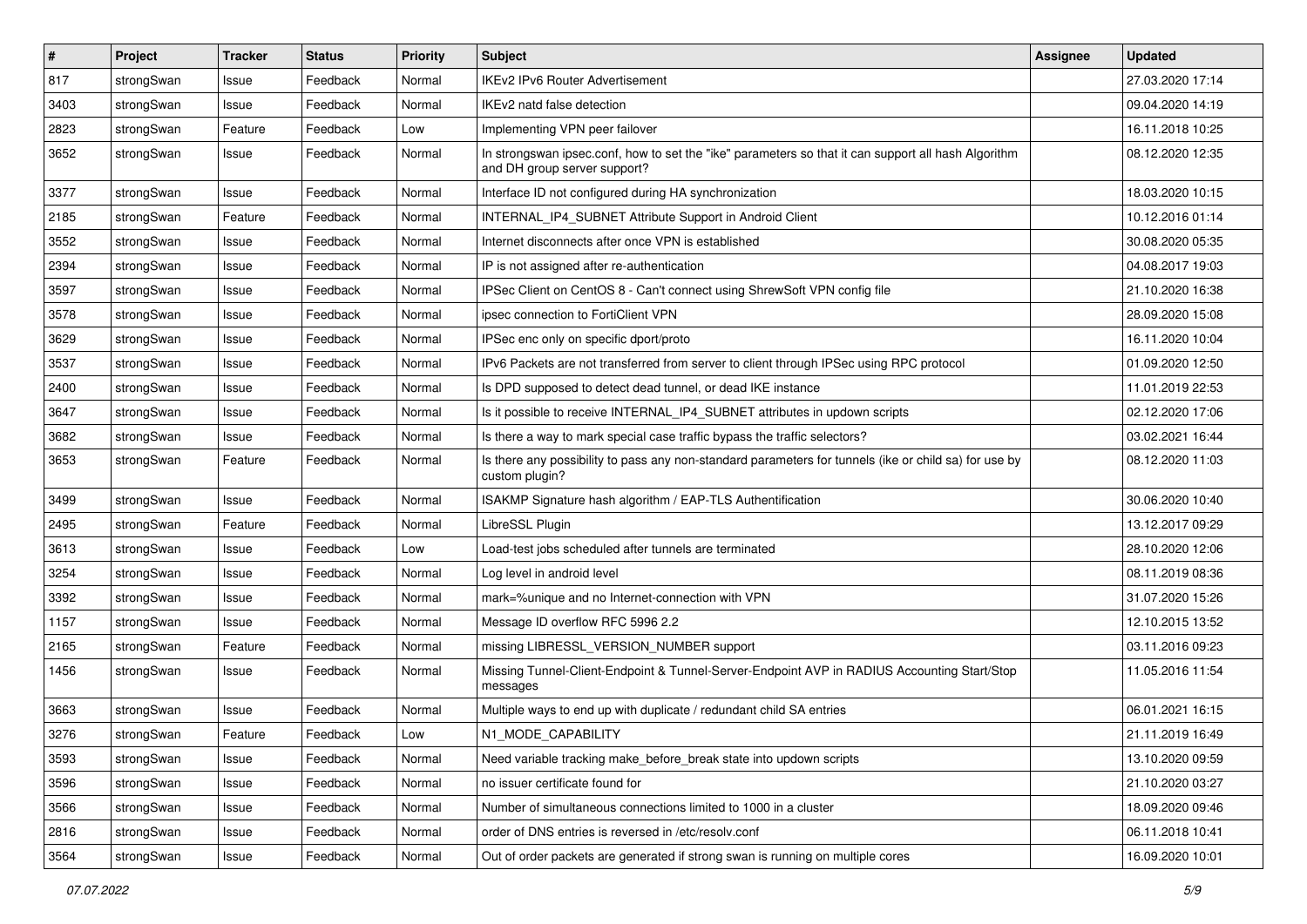| $\pmb{\#}$ | Project    | <b>Tracker</b> | <b>Status</b> | <b>Priority</b> | <b>Subject</b>                                                                                                                                          | Assignee | <b>Updated</b>   |
|------------|------------|----------------|---------------|-----------------|---------------------------------------------------------------------------------------------------------------------------------------------------------|----------|------------------|
| 2307       | strongSwan | Feature        | Feedback      | Normal          | Permit installation of trap policy for CHILD_SA configurations with unset local_addrs                                                                   |          | 26.04.2017 15:04 |
| 2678       | strongSwan | Issue          | Feedback      | Normal          | Phase 1 issue                                                                                                                                           |          | 07.06.2018 20:06 |
| 104        | strongSwan | Feature        | Feedback      | Normal          | Postgresgl Db Support                                                                                                                                   |          | 04.09.2019 10:05 |
| 3609       | strongSwan | lssue          | Feedback      | Normal          | Potential DNS server IP address conflicts                                                                                                               |          | 26.10.2020 11:12 |
| 3307       | strongSwan | Issue          | Feedback      | Normal          | Probable non compliance with RFC 7296 wrt traffic selector narrowing?                                                                                   |          | 14.01.2020 16:19 |
| 3640       | strongSwan | Issue          | Feedback      | Normal          | Problem surfing via VPN form Android APK on a sepcific Mobile Operator                                                                                  |          | 26.11.2020 11:43 |
| 1338       | strongSwan | lssue          | Feedback      | Normal          | problem with changing esp algorithm in strongswan                                                                                                       |          | 10.03.2016 18:23 |
| 2966       | strongSwan | Issue          | Feedback      | Normal          | Problems with large amount of subnets in leftsubnet configuration                                                                                       |          | 02.04.2019 10:35 |
| 2203       | strongSwan | Issue          | Feedback      | Normal          | Protecting symetric traffic using high availability in gateway to gateway setup (both active)                                                           |          | 15.02.2017 14:20 |
| 2618       | strongSwan | Issue          | Feedback      | Normal          | Query regarding assignment of Tunnel IP                                                                                                                 |          | 09.04.2018 10:57 |
| 2202       | strongSwan | Feature        | Feedback      | Normal          | Radius NAS IP to be specified                                                                                                                           |          | 18.01.2017 17:58 |
| 1000       | strongSwan | Feature        | Feedback      | Normal          | Raise ALERT TS MISMATCH in IKE V1                                                                                                                       |          | 09.09.2015 12:47 |
| 2835       | strongSwan | lssue          | Feedback      | Normal          | Rekeyed SA can't be deleted in standby node                                                                                                             |          | 19.12.2018 02:52 |
| 2110       | strongSwan | Issue          | Feedback      | Normal          | Remote Identity (IDr) in IKE AUTH Response is sent as hex-encoded binary value instead of text<br>when setting leftid to type KEY_ID (leftid=@#xxxxxxx) |          | 13.09.2016 21:42 |
| 2793       | strongSwan | Feature        | Feedback      | Normal          | Remote identity with certificate                                                                                                                        |          | 15.10.2018 10:20 |
| 2964       | strongSwan | Issue          | Feedback      | Normal          | Route to IKE Gateway Fails to Update Under Particular Configuration                                                                                     |          | 13.03.2019 10:38 |
| 3496       | strongSwan | Issue          | Feedback      | Normal          | Route-based VPN - transport mode                                                                                                                        |          | 11.02.2021 09:55 |
| 3490       | strongSwan | Issue          | Feedback      | Normal          | Selecting incorrect auth mode for IKEv1                                                                                                                 |          | 21.07.2020 21:26 |
| 2750       | strongSwan | Issue          | Feedback      | Normal          | setting WFP SA SPI failed: 0x80320035                                                                                                                   |          | 27.05.2019 11:59 |
| 3154       | strongSwan | Issue          | Feedback      | Normal          | signature validation failed only with sha2                                                                                                              |          | 20.08.2019 11:51 |
| 3686       | strongSwan | lssue          | Feedback      | Normal          | Site to clients IPsec and private IP                                                                                                                    |          | 04.02.2021 11:11 |
| 3607       | strongSwan | Issue          | Feedback      | Normal          | statusall option reports transport established two or three times per IP at start-up                                                                    |          | 27.10.2020 16:48 |
| 1068       | strongSwan | <b>Bug</b>     | Feedback      | Normal          | strongswan 5.3.2 and IKEv1 in transport mode causes NO_PROPOSAL_CHOSEN error                                                                            |          | 26.01.2018 13:30 |
| 3643       | strongSwan | Issue          | Feedback      | Normal          | Strongswan and FRR NHRP                                                                                                                                 |          | 01.12.2020 10:55 |
| 3162       | strongSwan | Feature        | Feedback      | Normal          | Strongswan Android support for default DNS suffixes (UNITY_DEF_DOMAIN flag)                                                                             |          | 29.08.2019 10:29 |
| 3577       | strongSwan | Issue          | Feedback      | Normal          | StrongSwan Connection adding and deleting over network.                                                                                                 |          | 28.09.2020 15:13 |
| 1253       | strongSwan | Feature        | Feedback      | Normal          | Strongswan doesn't support CA bundles                                                                                                                   |          | 19.01.2016 11:23 |
| 3687       | strongSwan | Issue          | Feedback      | Normal          | Strongswan ipsec do not forward package to host                                                                                                         |          | 02.02.2021 14:40 |
| 3576       | strongSwan | Issue          | Feedback      | Normal          | strongswan on openwrt virtual ip inside ipsec tunnel                                                                                                    |          | 25.09.2020 17:01 |
| 2726       | strongSwan | Issue          | Feedback      | Normal          | Strongswan selects wrong source IP                                                                                                                      |          | 23.08.2018 13:38 |
| 3122       | strongSwan | Issue          | Feedback      | Normal          | Strongswan software iterupts                                                                                                                            |          | 18.07.2019 02:27 |
| 162        | strongSwan | Feature        | Feedback      | Normal          | Submit ClusterIP patches mainline                                                                                                                       |          | 14.12.2015 20:43 |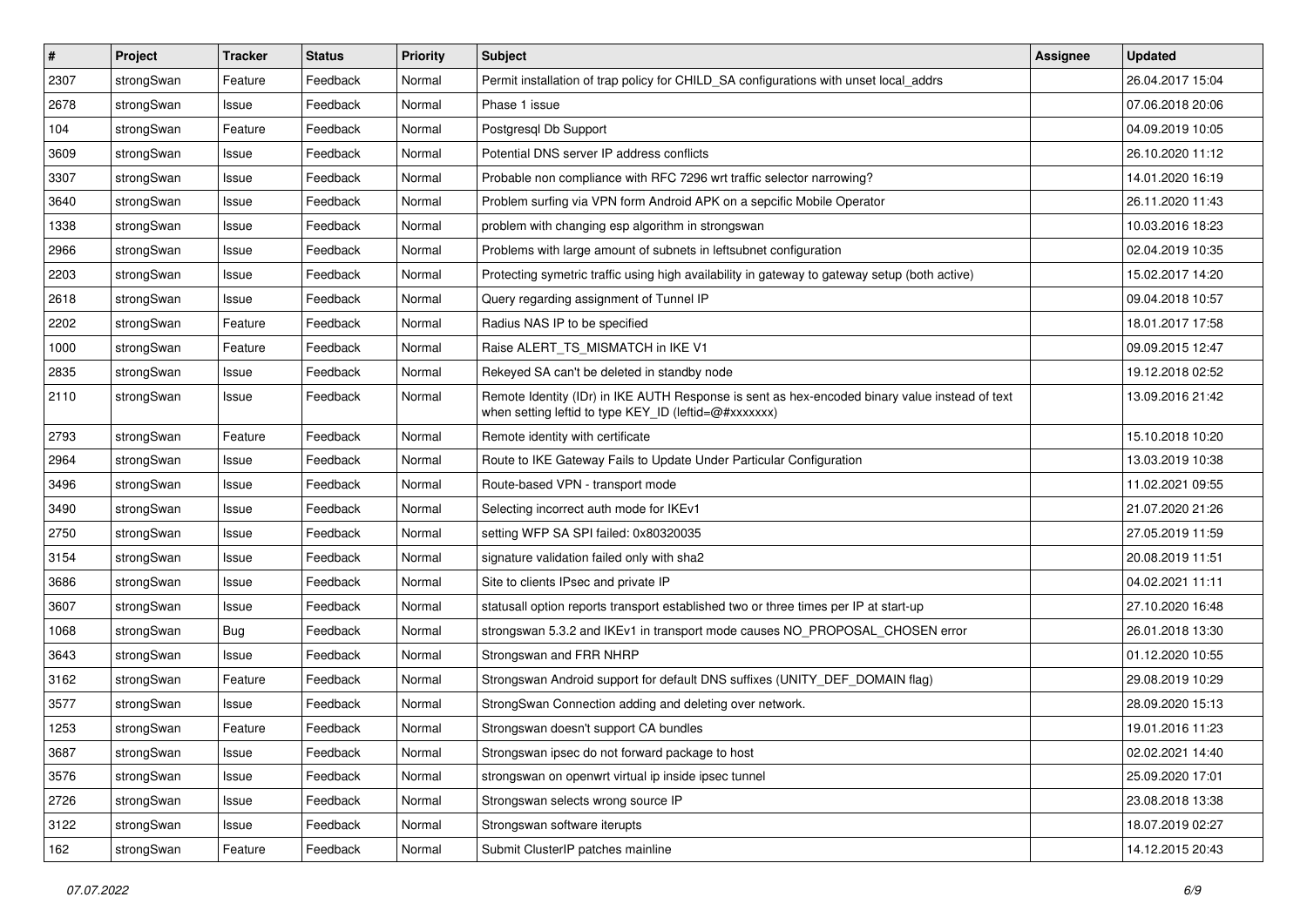| $\vert$ # | Project    | <b>Tracker</b> | <b>Status</b> | <b>Priority</b> | <b>Subject</b>                                                                                               | Assignee           | <b>Updated</b>   |
|-----------|------------|----------------|---------------|-----------------|--------------------------------------------------------------------------------------------------------------|--------------------|------------------|
| 2160      | strongSwan | Issue          | Feedback      | Normal          | support for opportunistic encryption                                                                         |                    | 06.05.2020 10:32 |
| 2095      | strongSwan | Feature        | Feedback      | Normal          | Support liveness check in Strongswan                                                                         |                    | 31.05.2017 00:56 |
| 3500      | strongSwan | Issue          | Feedback      | Normal          | swanctl --list-cert not listing all certs                                                                    |                    | 29.06.2020 15:25 |
| 3598      | strongSwan | Issue          | Feedback      | Normal          | swanctl on Windows: Support aborting execution                                                               |                    | 19.10.2020 15:01 |
| 3630      | strongSwan | Issue          | Feedback      | Normal          | The certificate is loaded but not used.                                                                      |                    | 18.11.2020 10:29 |
| 3654      | strongSwan | Issue          | Feedback      | Normal          | The L2tp/ipsec tunnel interface will not be delete when the connect abnormal interrupt.                      |                    | 08.12.2020 12:24 |
| 1276      | strongSwan | Issue          | Feedback      | Normal          | Threading: ext-auth hook blocks any other connection attempt                                                 |                    | 27.01.2016 12:28 |
| 3268      | strongSwan | Issue          | Feedback      | Normal          | Traffic disruption -- policy-based VPN to AWS VPN service                                                    |                    | 15.11.2019 16:53 |
| 2446      | strongSwan | Issue          | Feedback      | Normal          | Traffic loss during IKE reauth despite make-before-break enabled                                             |                    | 27.11.2017 17:12 |
| 2958      | strongSwan | Issue          | Feedback      | Normal          | Trap policies with unspecified remote IP covering multiple specific ports constantly produce new<br>IKE SAs  |                    | 11.03.2019 15:03 |
| 3575      | strongSwan | Issue          | Feedback      | Normal          | Tunnel of IPv6 Over IPv4 not accespting Jumbo Packets                                                        |                    | 23.09.2020 16:44 |
| 3592      | strongSwan | Issue          | Feedback      | Normal          | Tunnel reported as established but log show "found encrypted payload, but no transform set"                  |                    | 20.10.2020 10:37 |
| 2668      | strongSwan | Feature        | Feedback      | Normal          | UE shall include the DEVICE_IDENTITY Notify payload                                                          |                    | 22.05.2018 13:48 |
| 352       | strongSwan | Issue          | Feedback      | Normal          | unable to allocate SPIs from kernel when running 32 bit binaries on 64 bit Linux                             |                    | 17.04.2018 14:59 |
| 2273      | strongSwan | <b>Bug</b>     | Feedback      | Normal          | Unable to install strongswan client helper on OSX El Capitan                                                 |                    | 10.03.2017 15:34 |
| 3611      | strongSwan | Issue          | Feedback      | Normal          | Unable to Send Traffic Using NAT on EC2 Instance                                                             |                    | 27.10.2020 16:35 |
| 3662      | strongSwan | Issue          | Feedback      | Normal          | unamed session                                                                                               |                    | 04.01.2021 11:32 |
| 3366      | strongSwan | Issue          | Feedback      | Normal          | Uninstall "any" trap policy if start action=trap with virtual IPs is used                                    |                    | 13.03.2020 14:57 |
| 3618      | strongSwan | Issue          | Feedback      | Normal          | Use side-band to configure strongswan's                                                                      |                    | 09.11.2020 10:38 |
| 1334      | strongSwan | Issue          | Feedback      | Normal          | Version 5.3.5, duplicated tunnel aftr IKE_SA rekeyed                                                         |                    | 10.03.2016 11:06 |
| 3285      | strongSwan | <b>Bug</b>     | Feedback      | Normal          | Virtual IPs on FreeBSD cannot set IPv6 addresses                                                             |                    | 02.11.2021 11:04 |
| 3568      | strongSwan | Issue          | Feedback      | Normal          | vpn connection is unstable                                                                                   |                    | 23.09.2020 16:28 |
| 2411      | strongSwan | Issue          | Feedback      | Normal          | VPN server name resolution is done via overlay DNS server upon IKE disconnect                                |                    | 22.08.2017 10:42 |
| 3588      | strongSwan | Issue          | Feedback      | Normal          | VPN setup over 4G                                                                                            |                    | 08.10.2020 14:13 |
| 3536      | strongSwan | Issue          | Feedback      | Normal          | When Create multiple tunnels restart ipsec service will establish fail.                                      |                    | 03.09.2020 13:58 |
| 3400      | strongSwan | Issue          | Feedback      | Normal          | Windows 10 IKEv2 rekeying fails                                                                              |                    | 16.04.2020 17:08 |
| 3072      | strongSwan | Issue          | Feedback      | Normal          | Windows 10: setting WFP SA SPI fails with error 0x80320014                                                   |                    | 29.05.2019 14:34 |
| 3671      | strongSwan | Issue          | Feedback      | Normal          | Windows client failed with 13843 against Strongswan via SQL backend                                          |                    | 13.01.2021 14:43 |
| 3616      | strongSwan | Issue          | Feedback      | Normal          | With Strongswan 5.7.2, unique=never not allowing multiple clients to establish tunnels with same<br>identity |                    | 05.11.2020 12:32 |
| 542       | strongSwan | Issue          | Feedback      | Normal          | Nesting tunnels                                                                                              | Andreas<br>Steffen | 07.03.2014 09:22 |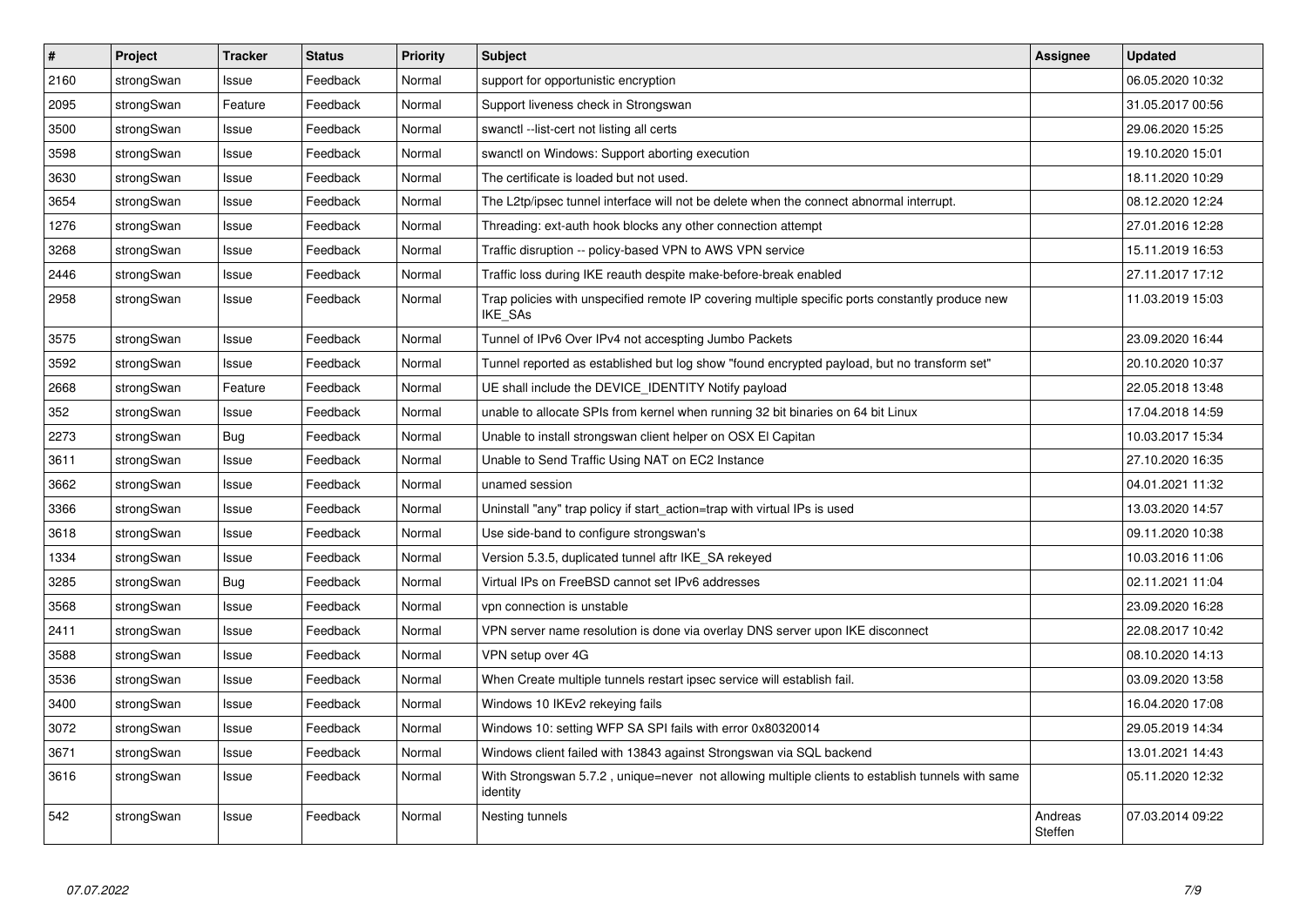| $\sharp$ | Project    | <b>Tracker</b> | <b>Status</b> | <b>Priority</b> | <b>Subject</b>                                                          | <b>Assignee</b>          | <b>Updated</b>   |
|----------|------------|----------------|---------------|-----------------|-------------------------------------------------------------------------|--------------------------|------------------|
| 406      | strongSwan | Feature        | Feedback      | Low             | TNC: Speeding up the Attestation process                                | Andreas<br>Steffen       | 10.09.2013 14:00 |
| 404      | strongSwan | Issue          | Feedback      | Normal          | TNC: Update HowTos and implement some compilation flag checking         | Andreas<br>Steffen       | 10.09.2013 13:58 |
| 2493     | strongSwan | Issue          | Feedback      | Normal          | Pkcs11 Plugin Returns w/Bogus Return Code                               | Jordan Hrycaj            | 12.12.2017 15:58 |
| 2494     | strongSwan | Issue          | Feedback      | Normal          | Problems With 64bit Slot IDs With Pkcs11 Plugin                         | Jordan Hrycaj            | 12.12.2017 16:03 |
| 960      | strongSwan | Feature        | Feedback      | Normal          | Raise ALERT_PROPOSAL_MISMATCH_IKE in IKE V1                             | Martin Willi             | 30.08.2017 09:05 |
| 456      | strongSwan | Bug            | Feedback      | Normal          | StrongSwan client for OS X crashes                                      | Martin Willi             | 21.03.2014 12:16 |
| 3606     | strongSwan | Issue          | Feedback      | Normal          | Using ipsec tunnel from "foreign" subnet                                | Noel Kuntze              | 26.10.2020 12:23 |
| 3626     | strongSwan | Issue          | Feedback      | Low             | "Always On VPN" not available in Fire TV 4k                             | Tobias<br><b>Brunner</b> | 11.11.2020 12:41 |
| 420      | strongSwan | Feature        | Feedback      | Normal          | Add more of the verbs that were supported by pluto to the updown plugin | Tobias<br><b>Brunner</b> | 11.10.2013 07:56 |
| 3341     | strongSwan | Bug            | Feedback      | Normal          | Application Icon missing on firestick 4K                                | Tobias<br><b>Brunner</b> | 20.02.2020 09:31 |
| 243      | strongSwan | Feature        | Feedback      | Normal          | Configure routing table in peer                                         | Tobias<br><b>Brunner</b> | 23.05.2013 20:03 |
| 3668     | strongSwan | Issue          | Feedback      | Normal          | Configuring the strongSwan Helm chart on openshift                      | Tobias<br><b>Brunner</b> | 07.01.2021 16:33 |
| 2392     | strongSwan | Feature        | Feedback      | Low             | enable eap-ttls in Android client                                       | Tobias<br><b>Brunner</b> | 04.07.2018 19:48 |
| 3594     | strongSwan | Issue          | Feedback      | Normal          | How to see the traffic at ESP in UDP SPIs and forwarding rule           | Tobias<br><b>Brunner</b> | 15.10.2020 13:57 |
| 3680     | strongSwan | Issue          | Feedback      | Normal          | How to unload a paritcular certificate from strongswan.                 | Tobias<br><b>Brunner</b> | 27.01.2021 09:28 |
| 3673     | strongSwan | Issue          | Feedback      | Normal          | IKEv2/IPSec MSCHAPv2 fails on Android 11 (API 30).                      | Tobias<br><b>Brunner</b> | 17.01.2021 07:25 |
| 3291     | strongSwan | Issue          | Feedback      | Normal          | IPSec IKEv2 Client to VPN service 2                                     | Tobias<br><b>Brunner</b> | 16.08.2020 12:58 |
| 3620     | strongSwan | Issue          | Feedback      | Normal          | L2TP/IPSEC ipsec.conf setting                                           | Tobias<br><b>Brunner</b> | 12.11.2020 10:14 |
| 359      | strongSwan | Issue          | Feedback      | Normal          | Mediation Server Connection                                             | Tobias<br><b>Brunner</b> | 16.07.2013 16:25 |
| 552      | strongSwan | Issue          | Feedback      | Normal          | move pki tool to ipsecdir                                               | Tobias<br><b>Brunner</b> | 14.04.2014 13:52 |
| 482      | strongSwan | Issue          | Feedback      | Normal          | NAT-NAT connection                                                      | Tobias<br><b>Brunner</b> | 09.10.2014 12:37 |
| 302      | strongSwan | <b>Bug</b>     | Feedback      | Normal          | No matching outbound IPsec policy                                       | Tobias<br><b>Brunner</b> | 01.03.2013 12:19 |